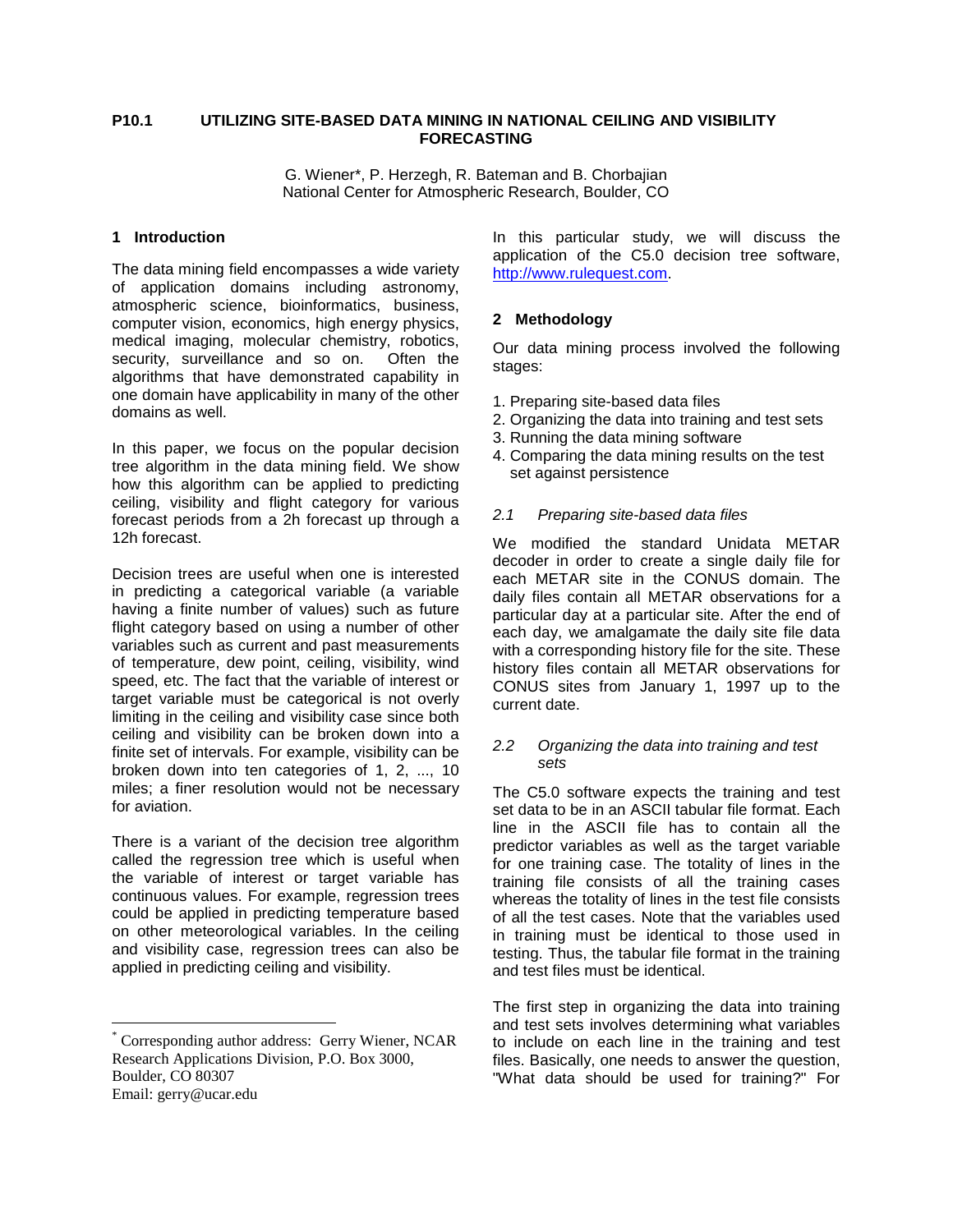example, should all training variables be from the same observation time or should training variables from different times be combined? Should trending information be included?

Before answering these questions, let's take a look at the variables in a METAR observation. Each METAR observation we utilize contains the following fields:

Year, month, day, hour, minute, sky cover, ceiling, visibility, obscuration, weather, severe weather, altimeter, temperature, dew point, max temperature, min temperature, max 24 hour temperature, min 24 hour temperature, wind speed, wind direction, wind gust, hourly precipitation, precipitation amount, 4 hour precipitation amount and snow depth.

All these fields are currently included in our training set except that year, day and minute are ignored. We also include derived fields such as dew point depression, flight category and u, v winds. In order to capture diurnal information we include 24 hour METAR observations prior to forecast valid time. Finally, to capture trending information we include 3 hour METAR observations prior to forecast initiation time.

More specifically, each line in our C5.0 training file consists of four data records that correspond to selected times at and before the forecast valid time. These are:

- Forecast valid time: The observed target parameter (e.g., ceiling, visibility or flight category) and any auxiliary forecast information used (as discussed in Auxiliary Forecast Information below).
- Forecast initiation time: METAR observations and associated derived parameters. These represent the latest (and most valuable) observations available for forecast generation.
- Forecast initiation time minus 3 hours: METAR observations and associated derived parameters. These data can be used to derive 3-hour tendencies in selected parameters.
- Forecast valid time minus 24 hours: METAR observations and associated derived parameters. These data are used to represent the role of diurnal effects as an aid to forecasting.

The second step in organizing the data into training and test sets is to determine which data records should go into the training set and which data records should go into the test set. Here one also has to take some care. The C5.0 software has the capability to randomly pull out data from the training set to use for testing. At first glance, this seems appealing since it's a feature of the software that obviates the need to create a test set. Unfortunately this approach leads to artificially high data mining scores. The reason for this is that the test data set produced by random selection is close in time to the data in the training set. In fact, training set examples will typically surround test set examples in time when using random test set selection. During standard operational usage, the training set will always be prior to the test set. Hence, it is important to model the data mining experiment in accord with standard operational use. Typically, we perform our data mining experiments on training data from 1997-2002 and use a test set consisting of data from 2003. Thus, we have taken special care to ensure that the training and test sets are properly formulated and accord with planned use.

# 2.3 Running the data mining software

An individual run of the C5.0 software has to be made for each target variable, for each forecast time and for each site. Thus, three target variables (flight category, ceiling and visibility), five forecast times (2h, 3h, 6h, 9h, 12h) and 10 research sites, represents 240 runs of the C5.0 software. C5.0 runs on our METAR data sets can take up to 10 minutes so 240 runs can take up to 40 hours. In order to complete the runs in an effective matter, the processing has to be automated. The Python programming language is an excellent choice for doing such processing. As a result, we created a collection of scripts to automatically prepare and organize the data, run the C5.0 software and then score the data mining results against persistence. When doing such batch processing, the configuration files used for the processing are saved so that each run is completely reproducible. We have designed the software in a modular fashion so that the configuration files encapsulate the data format of the input files. A change in the data format can then be handled entirely in the configuration files.

### 2.4 Comparing the data mining results against persistence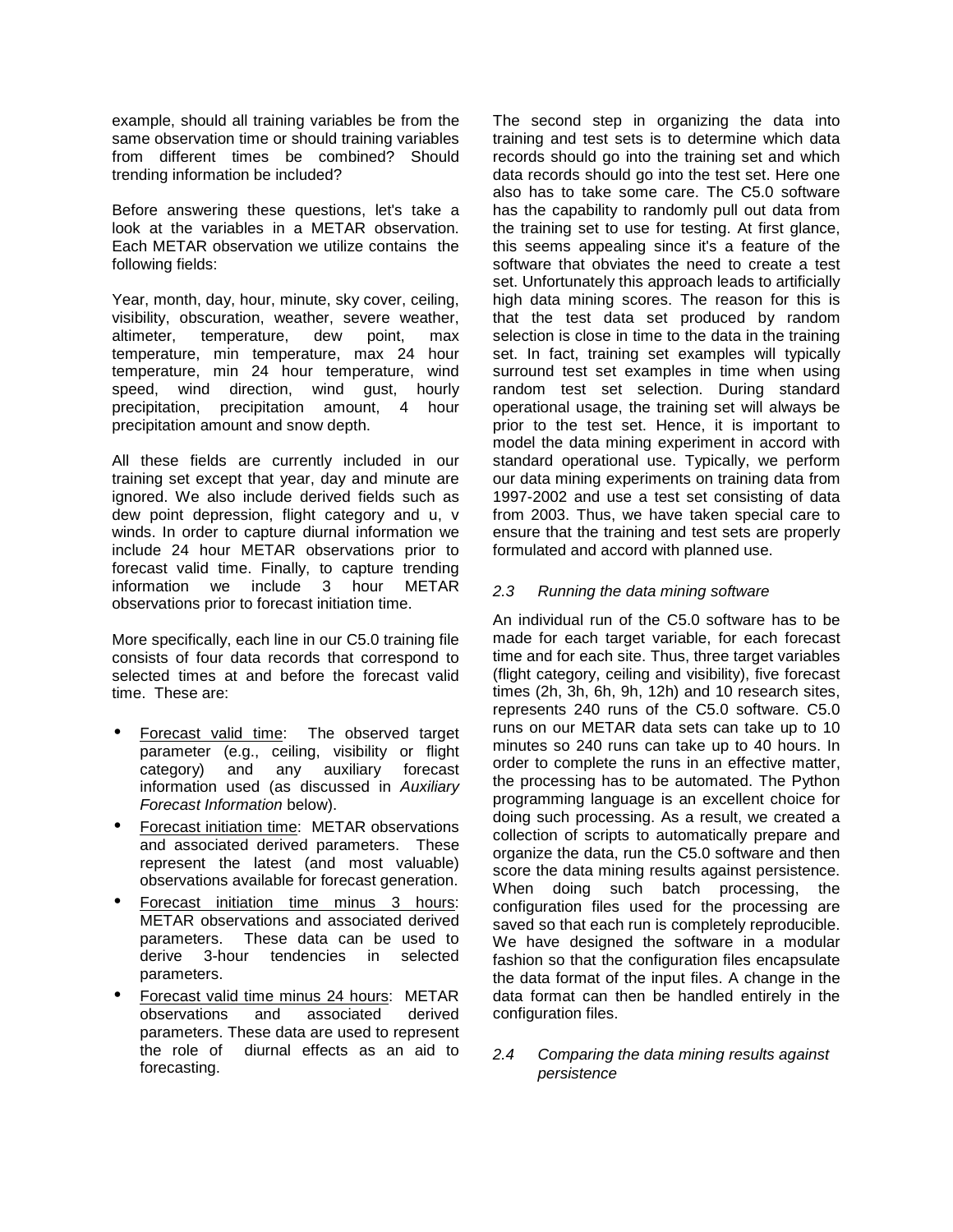The last stage of the data mining process is one of evaluation. In this case, one is concerned with how a particular algorithm is performing against persistence. We implemented a variety of skill scores including PODY, PODN, FAR, CSI, bias, Pierce and Heidke scores for comparison purposes. Decision tree scores as well as persistence scores are generated for the same test set for comparison purposes.

# **3 Auxiliary Forecast Information**

In our data mining experiments we have found that including in our training set additional information with regard to the future meteorological situation can boost performance significantly. In particular, suppose one has access to an independent forecast system which can generate a good estimate of future temperature or dew point and thus identify some key elements of the future weather regime. One could then incorporate such information in the data mining process discussed above for forecasting ceiling, visibility and flight category.

Along these lines, we have taken a perfect prog approach during training and have tacitly assumed that our external forecasting system is a perfect prognosticator. The next section presents an abbreviated listing of results. In real practice, there is no perfect forecasting system so we are in the process of assessing how sensitive the data mining is to the accuracy of the auxiliary forecast information.

# **4 Some Results**

Tables I, II and III below present three different data mining experiments using C5.0 and compare the Peirce skill scores of C5.0 versus persistence. The data set consists of hourly METAR observations at Atlanta and Seattle from January 1997 through June 2004. The test set consists of all observations made in 2003. The training set is the complement of the test set. A small time gap was introduced between the training and test sets to guarantee that the observations in the test set were not close in time to those in the training set. Note that including 2004 in the training set was a matter of convenience; test results using 2004 to augment 1997-2002 are not significantly different from results where 2004 is excluded from training.

In Table I, we did not use any perfect prog forecast information. Even in this case, C5.0 shows improvement over persistence at Atlanta at 2h and 4h. The results at Seattle are not as good as persistence except at 6h.

In Table II, we include temperature and dew point perfect prog fields. Note the improvement in C5.0 over persistence at both Atlanta and Seattle in comparison with Table I.

Finally in Table III, we include temperature, dew point, sky cover and wind speed fields. Performance is enhanced even further over results in Table II.

**Table I**. Peirce skill score values comparing C5.0 against persistence for flight category (without perfect prog input fields)

| <b>Station</b>                        | C5.0                    | <b>Persistence</b>      |
|---------------------------------------|-------------------------|-------------------------|
| Atlanta<br>2 hour<br>4 hour<br>6 hour | 0.727<br>0.625<br>0.587 | 0.68<br>0.56<br>0.464   |
| Seattle<br>2 hour<br>4 hour<br>6 hour | 0.571<br>0.409<br>0.373 | 0.579<br>0.411<br>0.297 |

**Table II**. As in Table I but including temperature and dew point perfect prog input fields

| <b>Station</b>                        | C5.0                    | <b>Persistence</b>      |
|---------------------------------------|-------------------------|-------------------------|
| Atlanta<br>2 hour<br>4 hour<br>6 hour | 0.731<br>0.698<br>0.679 | 0.68<br>0.56<br>0.464   |
| Seattle<br>2 hour<br>4 hour<br>6 hour | 0.602<br>0.493<br>0.464 | 0.579<br>0.411<br>0.297 |

**Table III.** As in Table II but including sky cover and wind speed perfect prog input fields

| <b>Station</b>                        | C5.0                    | <b>Persistence</b>      |
|---------------------------------------|-------------------------|-------------------------|
| Atlanta<br>2 hour<br>4 hour<br>6 hour | 0.783<br>0.732<br>0.759 | 0.68<br>0.56<br>0.464   |
| Seattle<br>2 hour<br>4 hour<br>6 hour | 0.626<br>0.536<br>0.541 | 0.579<br>0.411<br>0.297 |